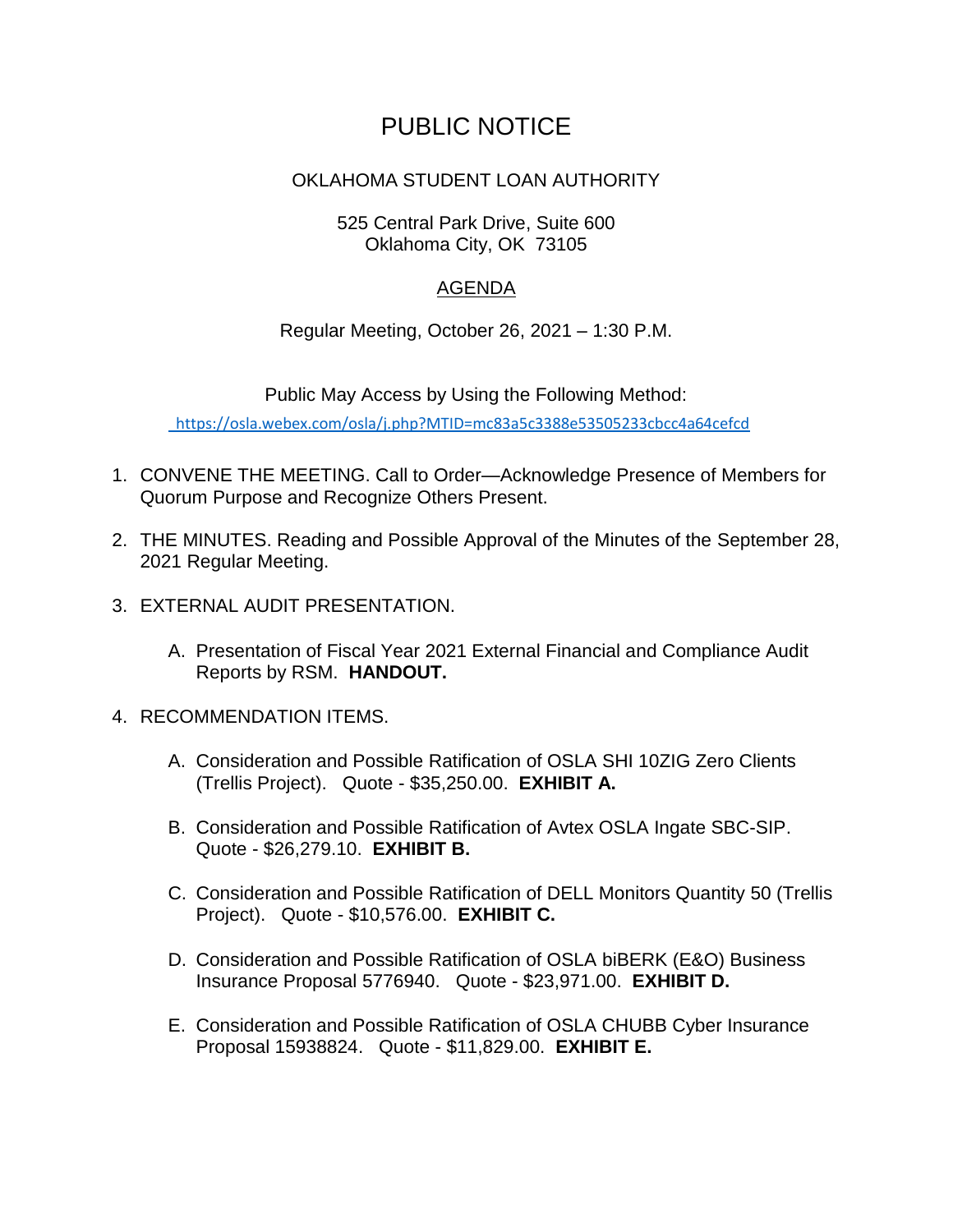- F. Consideration and Possible Approval of OSLA Avtex Agent License and Extended Support Expenses (Trellis Project). Quote - \$257,006.75. **EXHIBIT F.**
- G. Consideration and Possible Approval of UHEAA Unassigned Surplus 10Zig Zero Clients and Laptops (Trellis Project). Quote - \$43,750.00. **EXHIBIT G.**
- H. Consideration and Possible Approval for New Cisco Switches C9300L 3<sup>rd</sup> Floor. Quote - \$17,075.58. **EXHIBIT H.**
- I. Consideration and Possible Approval for New Cisco Core Switches DL. Quote - \$22,510.70. **EXHIBIT I.**
- J. Consideration and Possible Approval for New Cisco Core Switches FFELP. Quote - \$15,52748. **EXHIBIT J.**
- K. Consideration and Possible Approval for ImageNet Proposal for a 36-month Copier Lease - 3<sup>RD</sup> Floor. Quote - \$9,878.04. **EXHIBIT K.**
- L. Consideration and Possible Approval of the Schedule of Board Meeting Dates for Calendar Year 2022. **EXHIBIT L.**
- M. Consideration and Possible Approval of Federal Student Loan Servicing Subcontract with Texas Guaranteed Student Loan Corporation d/b/a Trellis Company. **HANDOUT.**
- 5. BUSINESS OFFICE AFFAIRS.
	- A. Report of Status of Current Year Budget and Expenditures as of September 30, 2021 and Possible Approvals Related Thereto.
- 6. FINANCIAL REPORT. Schedule of Assets, Liabilities and Equity as of September 30, 2021.
- 7. REPORTS ON OPERATIONAL MATTERS.
	- A. President's Activity Report.
	- B. Division of Loan Management. Report on Loan Management Activities.
	- C. Division of Finance. Report on the financial status of various bonds, note or loan programs of the Authority and matters related thereto.
	- D. Division of Information Technology. Report on Information Technology Activities.